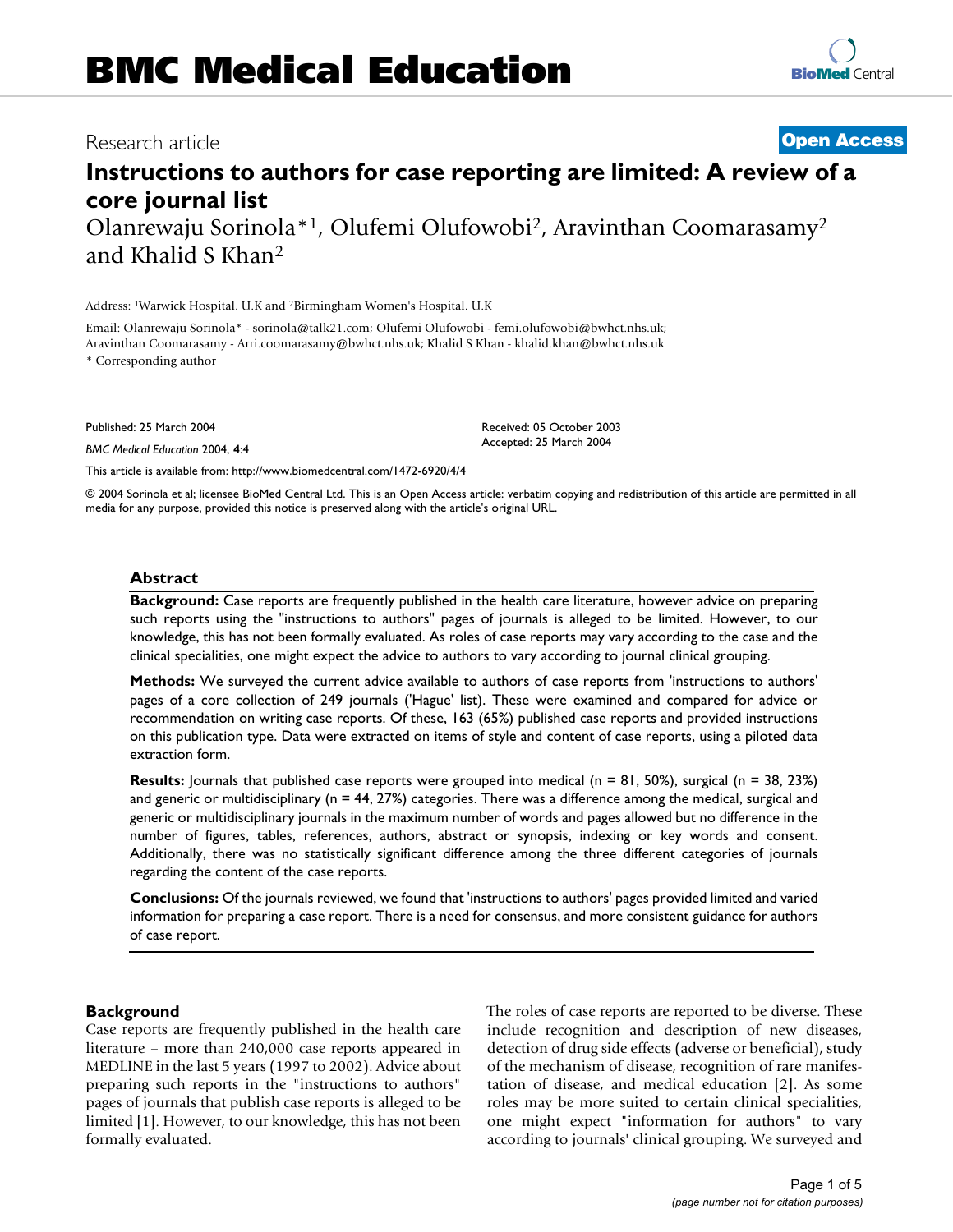compared advice on case reporting in different groups of healthcare journals included in the core journal list, 'Hague' list [3].

### **Methods**

A total of 249 journals are included in the 'Hague' list and this served as our survey sample. This core collection of journals produced by the medical information working party of the British Medical Association (BMA) is used as a selection tool for journal subscription in the United Kingdom health care sector, and also as an accreditation standard for libraries serving postgraduate medical education. The journals' "instructions to authors" posted on their websites were surveyed from September 2002 to November 2002. These were examined for advice or recommendation on writing case reports, and data were extracted on items of style and content of case reports, using a piloted data extraction form. Two of us (OS and OO) extracted the data independently and compared our findings for any discrepancies on a pilot set of 20 journals initially. This allowed us to develop an explicit coding system for data extraction.

We obtained data on style of reporting including maximum number of words, pages, figures or illustrations, tables, references and authors as well as the need for abstract or synopsis, indexing or key words, and consent form. For advice on content of case reports, we sought information on nature of cases to be reported including, cases with instructive or teaching point, originality (novel or creative reports), innovative cases (new methods or ideas, including modifications of existing ones), unusual or rare cases, and cases leading to hypothesis generation.

The journals were independently categorised into medical (e.g. *Annals of Internal Medicine* and *Respiratory Medicine*), surgical (e.g. *Journal of Neurosurgery* and *Archives of Surgery*), and generic (e.g. *Lancet, British Medical Journal*, and *New England Journal of Medicine*). The agreement between the reviewers regarding classification of journals was 95% (weighted kappa value of 0.89). Differences in style of reporting or content of case reports between the three groups of journals were tested using chi-square for trend and Kruskal-Wallis analysis of variance.

### **Results**

Of the 249 journals review, 163 (65%) published case reports. These included 81 (50%) medical, 38 (23%) surgical and 44 (27%) generic journals. (Table [1](#page-1-0)).

#### *Style of reporting*

There was more information on style (i.e. limitation on words, pages, figures or illustrations, tables, references, authors, need for abstract or synopsis, indexing or key words and consent form) than content. Most of the information provided was on the need for abstract or synopsis, required by 150 (92%) journals, closely followed by indexing or key words required by 145 (89%) journals. However information on number of authors allowed for case reporting and the need for consent was provided by only a small number of journals 16 (10%) and 29 (18%) respectively. Out of the 29 journals requesting consent only four (14%) actually provided a consent form. There were significant statistical differences between the medical, surgical and generic groups in the maximum number of words and pages allowed, but there was no statistical difference in the number of figures, tables, references, authors, abstract or synopsis, indexing or key words and consent (Table [1](#page-1-0)).

<span id="page-1-0"></span>**Table 1: Comparison of advice on style of reporting and content of case report presented as no (%) or median with interquartile ranges.**

|                                  | All journals $n = 163$ | Medicine $n = 81$ | Surgery $n = 38$ | Generic $n = 44$ | p value |
|----------------------------------|------------------------|-------------------|------------------|------------------|---------|
| Advice on style of reporting     |                        |                   |                  |                  |         |
| *Limit on words                  | 1000 (750,1000)        | 1000 (750,1500)   | 750 (500, 1000)  | 1000 (925,1000)  | 0.70    |
| *Limits on pages                 | 4(2,5)                 | 3(2,6)            | 4(2.75, 6)       | (1,1)            | 0.0001  |
| *Limit on figures                | (1,1)                  | (1,2)             | 2(1,2)           | (1,1)            | 0.30    |
| *Limit on tables                 | (1,1)                  | 1(1,1)            | (1,2)            | 1(1,1)           | 0.45    |
| *Limit on references             | 8(5,10)                | 8(6,10)           | 5(4,8)           | 9(5,10)          | 0.74    |
| *Limit on Authors                | 6(4,6)                 | 5(3,6)            | 5.5(3.5, 6)      | 6(5.25,9)        | 0.31    |
| Abstract/Synopsis                | 149 (91%)              | 72 (89%)          | 37 (97%)         | 40 (91%)         | 0.30    |
| Indexing/Key word                | 145 (89%)              | 70 (86%)          | 36 (94%)         | 39 (89%)         | 0.40    |
| Consent required                 | 29 (18%)               | 14 (17%)          | 5 (13%)          | 10(23%)          | 0.52    |
| Advice on content of case report |                        |                   |                  |                  |         |
| Instructive                      | 91(55%)                | 50 (62%)          | 16(42%)          | 25 (57%)         | 0.90    |
| Originality                      | 42 (26%)               | 19(23%)           | 8(22%)           | 15(34%)          | 0.07    |
| Innovative                       | 42 (26%)               | 15 (19%)          | 10(26%)          | 17 (39%)         | 0.25    |
| Unusual/Rare                     | 99 (61%)               | 53 (65%)          | 18(47%)          | 28 (64%)         | 0.63    |
| Hypothesis generation            | 9(6%)                  | 4(6%)             | 2(5%)            | 3(7%)            | 0.55    |

Data are reported as median with interquartile ranges, the others as actual numbers with percentages in bracket.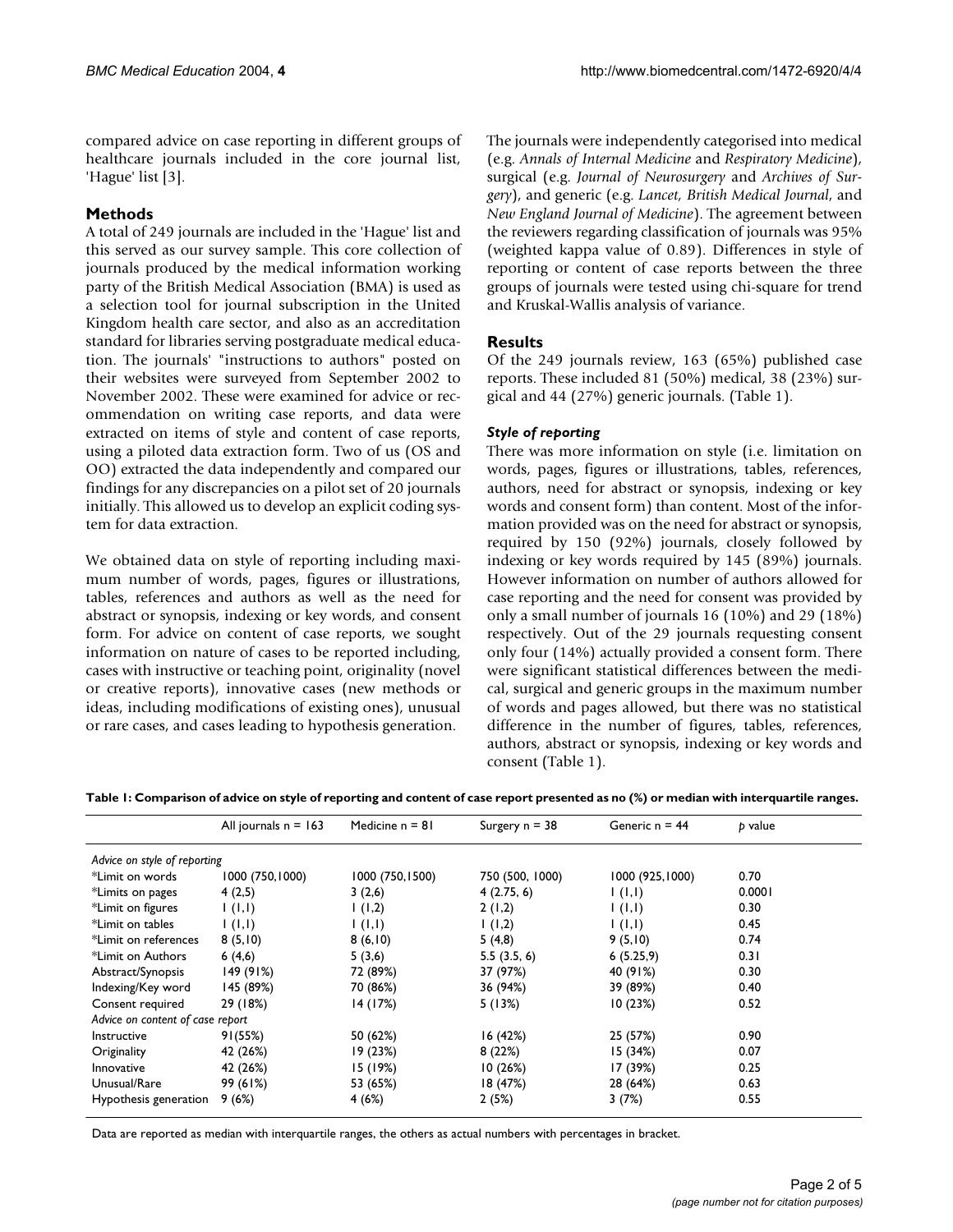

#### Figure 1

Summary of journals' instructions to authors on case reporting

#### *Content of case reports*

The majority of information provided was on whether the case has to be unusual or not, provided by 99 (60%) journals, or have an instructive or teaching point required by 91 (55%) journals. This was followed by original and innovative cases required by 42 (26%) journals each, while only 9 (6%) journals considered hypothesis generation a reason for reporting the case. There was no significant statistical difference between the three groups of journals. The results for style of reporting and content of case reports in the three groups are summarised in Table

[1](#page-1-0), while Figure 1. summarises the advice on style and content for all journals considered.

#### **Discussion**

There was a wide variation in the instructions given by the journals to authors on case reporting. The instructions to authors provided more information on style of reporting than on the content of the case report. Statistically, there was no difference between the three groups of journals with regards to the information provided on content. The recommended length of case reports varied from 500 to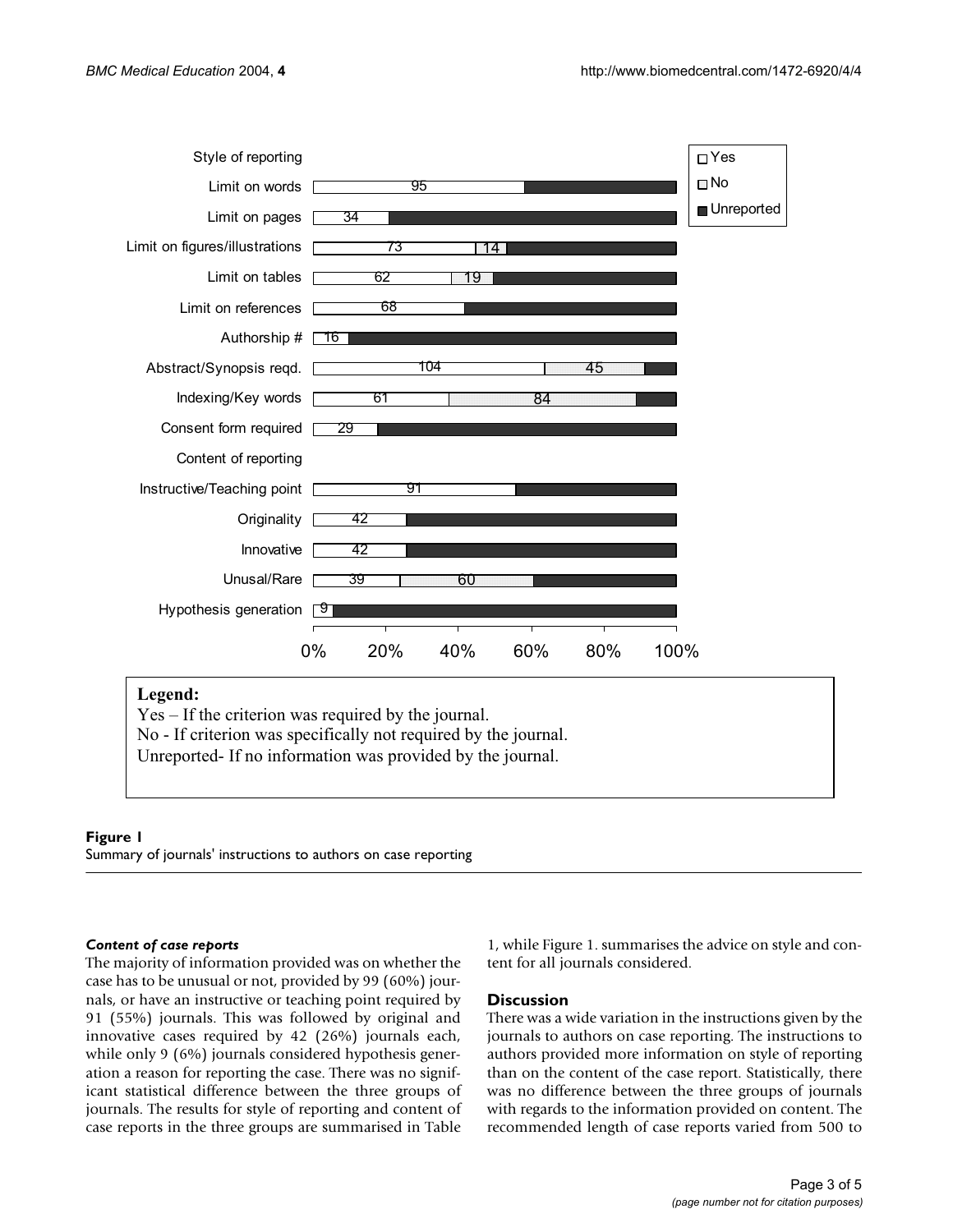#### **Table 2: A suggested checklist for writing case reports (based on advice in existing literature)**

Title:

• Should facilitate retrieval with electronic searching.

#### Introduction

• Describe whether the case is unique. If not, does the case have an unusual diagnosis, prognosis, therapy or harm?

- Describe how the case contributes to scientific knowledge.
- Describe the instructive or teaching points that add value to this case.

#### Methods and Results

• Describe the history, examination and investigations adequately. Is the cause of the patient's illness clear-cut? What are other plausible explanations?

• Describe the treatments adequately. Have all available therapeutic options been considered? Are outcomes related to treatments?

#### Discussion

• Report a literature review of other similar cases. Describe how is this case different.

• Explain the rationale for reporting the case. What is unusual about the case? Does it challenge prevailing wisdom?

• In the future, could things be done differently in a similar case?

2000 words with a median of 1000 words. Tables, figures or illustrations are usually limited to one. One-quarter of the journals require the case to be original or innovative, while the others place a greater emphasis on succinctly illustrating a single educational point. Consent was specifically requested by only 29 journals (one-sixth), in spite of the fact that there may be information within these reports that may allow identification of the patients. However, opinion is divided on whose responsibility it is to provide the consent. Is it that of the journal or the institution? With the Health Insurance Portability and accountability (HIPAA) regulations in the United States, the responsibility somehow lies with the hospital and their legal department to develop an informed consent document for publication in medical journal [4].

Also the scientific importance of the key aspects of the structure of a case report were variably acknowledged and emphasised. Consequently, the quality and standard vary among the journals reviewed.

"In this era of outcome studies and evidence-based medicine, the value of case reports, physician intuition, and serendipity is often overlooked. All science is rooted in observations, and full-time clinicians are in ideal position to observe unusual cases, develop rational explanations for the findings, and follow progress to determine if their hypothesis appear to be valid" [5]. Thus, the collected findings from case reports may provide the bases for future researches that will lead to evidence-based treatment. Therefore, it is imperative these cases are reported in the highest possible standard and with great enthusiasm.

We acknowledge that some roles and structure of case reporting might be more suited to certain clinical specialities, therefore, it is conceivable that 'instructions to authors' might vary according to journal categories. However, this does not negate the need for a minimum standard for reporting cases reports. Common sense standards provide a 'method in madness', which is likely to be better than no methods at all.

Our findings make explicit the limited amount of advice available to authors of case reports. The generalisation of these findings is limited to the extent to which, 'Hague' list is representative of the healthcare journals published worldwide. Our study highlights a need for consensus about a minimum standard for case reporting. Based on our review of the author's instructions in this paper and other published literature on case reporting [6-8] a suggested checklist for reporting cases in the medical literature is provided in Table 2.

#### **Authors' contributions**

OS downloaded half (50%) of the journals used in the survey from their website, extracted the data, and drafted the manuscript.